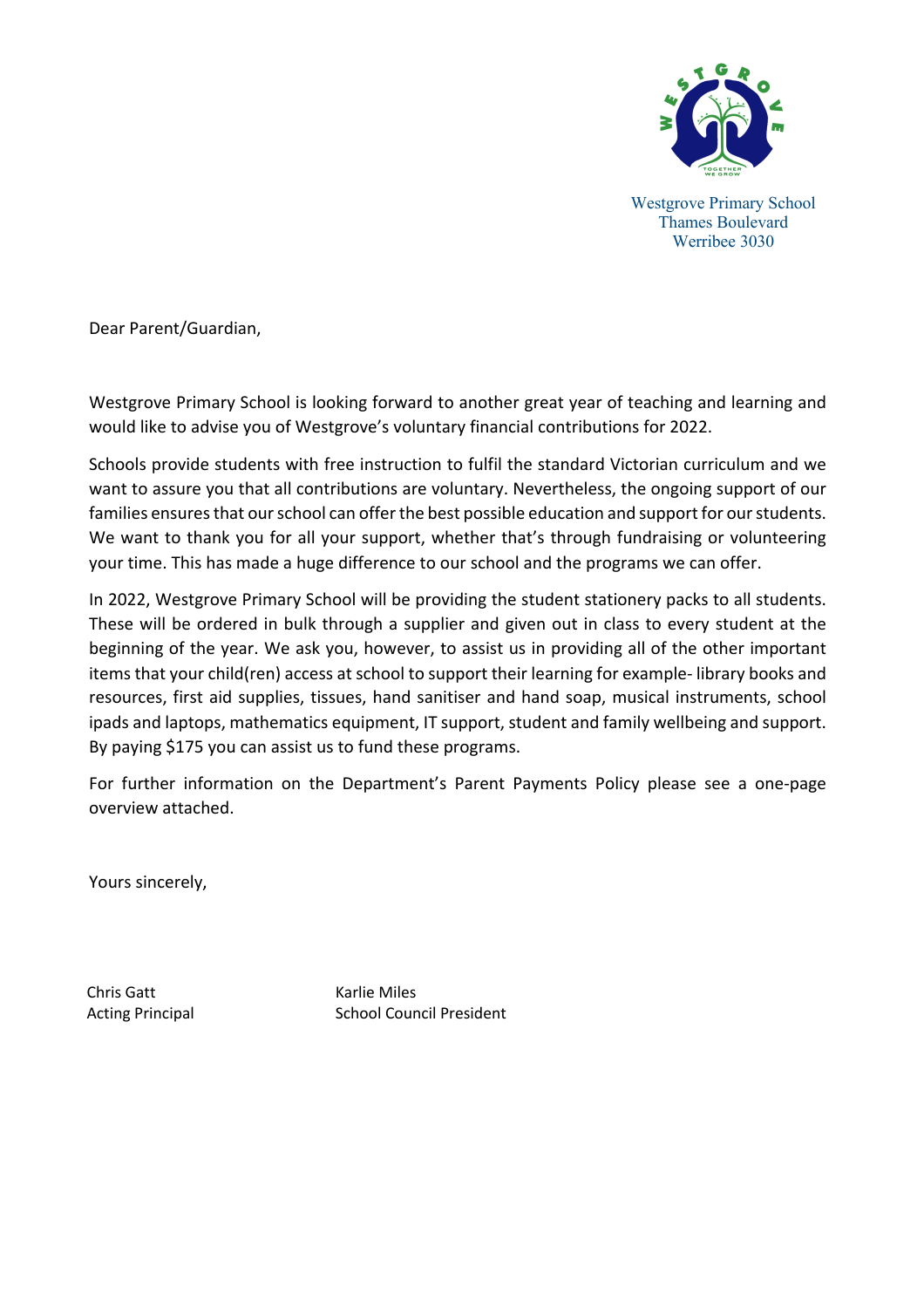

| <b>Amount</b><br>2022 Curriculum Contributions - items and activities that students use, or participate<br>in, to access the Curriculum                                                          |               |  |
|--------------------------------------------------------------------------------------------------------------------------------------------------------------------------------------------------|---------------|--|
| <b>Student Stationery</b><br>Exercise books, headphones, pens, pencils, scissors, etc                                                                                                            | \$60.00       |  |
| Classroom consumables and equipment<br>Library books<br><b>Art Supplies</b><br><b>STEM</b><br>Sports Equipment<br>Maths<br>Languages<br>English                                                  | \$60.00       |  |
| <b>Technology Resources</b><br>Online Subscriptions (Compass, Essential Assessment etc)<br><b>Shared ICT Devices</b><br>Printing, photocopying, learning resources                               | \$30.00       |  |
| Other Contributions - for non-curriculum items and activities                                                                                                                                    | <b>Amount</b> |  |
| School Sports Victoria membership                                                                                                                                                                |               |  |
| Student wellbeing programs                                                                                                                                                                       | \$15.00       |  |
| First aid consumables (including tissues for classroom)                                                                                                                                          |               |  |
| School grounds maintenance and improvements                                                                                                                                                      |               |  |
| <b>Total Contribution Amount</b>                                                                                                                                                                 | \$165.00      |  |
| <b>Tax Deductible Contributions</b>                                                                                                                                                              | <b>Amount</b> |  |
| Building fund. A tax-deductible (for donations over \$2) contribution to support renovations,<br>upgrades, and maintenance of school infrastructure.<br>Please nominate your own donation amount | \$            |  |

### **2022 Extra-Curricular Items and Activities**

Westgrove Primary School offers a range of items and activities that enhance or broaden the schooling experience of students and are above and beyond what the school provides in order to deliver the curriculum. These are provided on a user-pays basis.

| <b>Extra-Curricular Items and Activities</b>                              |                                                       | <b>Amount</b> |
|---------------------------------------------------------------------------|-------------------------------------------------------|---------------|
| <b>Online Subscriptions</b><br>Nessy (Year Prep) and Raz-kids (Years 1-6) |                                                       | \$10.00       |
|                                                                           | Total Extra-curricular Items and Activities   \$10.00 |               |

### **Financial Support for Families**

Westgrove Primary School understands that some families may experience financial difficulty and offers a range of support options. Please contact Miss. Slaymaker for a confidential discussion about accessing these services, or if you would like to discuss alternative payment arrangements, contact the school by either phone 97498233 or email westgrove.ps@education.vic.gov.au.

### **Refunds**

Please refer to our school website for our Refund Policy. Parent requests for refunds are subject to the discretion of the school and made on a case-by-case basis. Refunds will be provided where the school deems it is reasonable and fair to do so, taking into consideration whether a cost has been incurred, the Department's Parent Payment Policy and Guidance, Financial Help for Families Policy and any other relevant information.